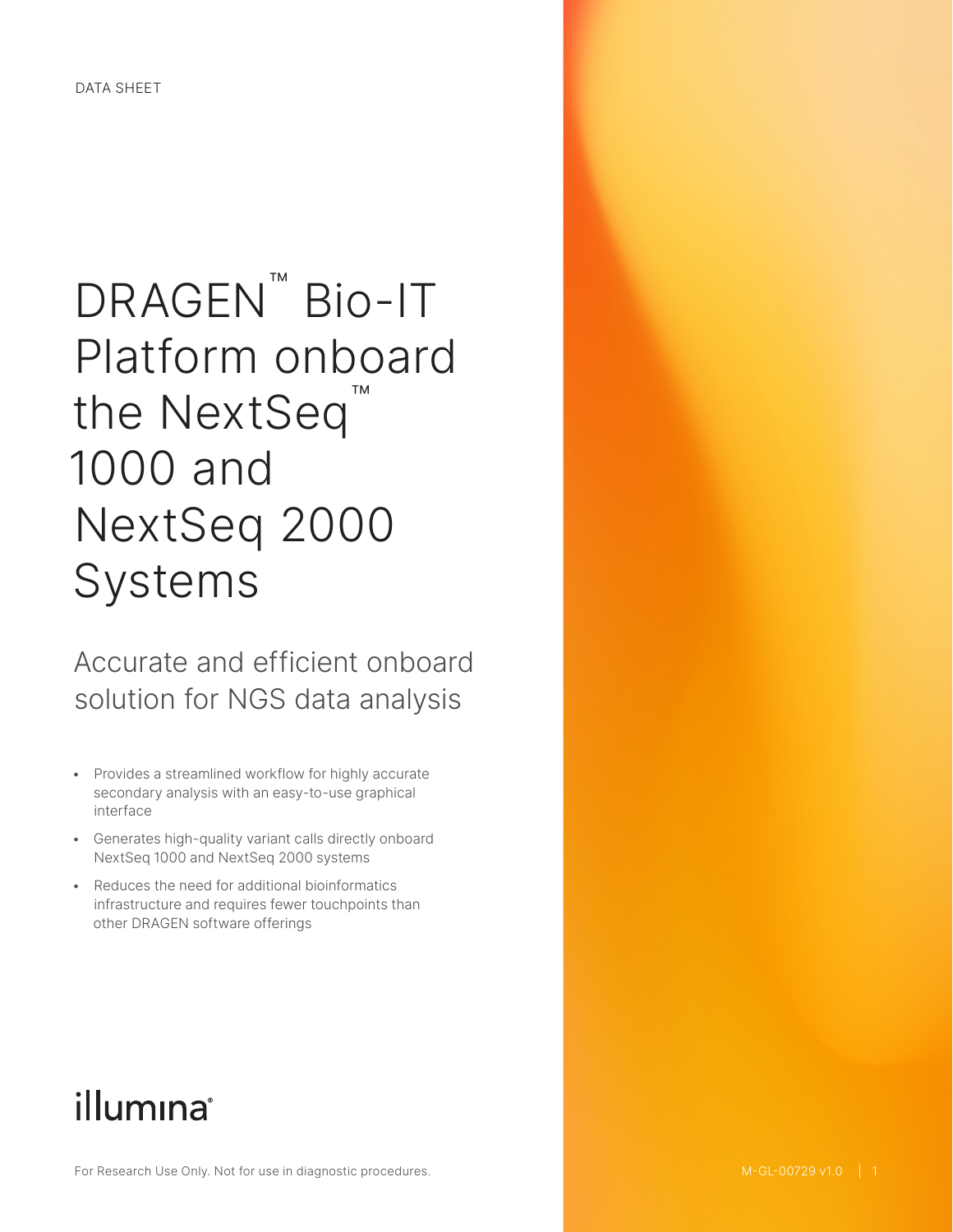### Introduction

Unlocking the power of the genome is a goal shared by many labs around the world. Recent technology advances are improving access to the next-generation sequencing (NGS) platforms and methods that can help unlock the genome's secrets. NextSeq 1000 and NextSeq 2000 Systems support small- and mid-throughput applications, including, including sequencing exomes, transcriptomes, and small genomes; target enrichment; single-cell sequencing; and shotgun metagenomics.

A major advantage of the NextSeq 1000 and NextSeq 2000 Systems is the inclusion of an onboard implementation of the DRAGEN (Dynamic Read Analysis for GENomics) Bio-IT Platform. Onboard DRAGEN software provides labs with exceptionally fast, accurate, and comprehensive secondary NGS analysis, reducing the need for additional computing infrastructure and bioinformatics resources. With onboard DRAGEN software, secondary analysis can be configured during the sequencing run setup, enabling a streamlined workflow with fewer user touchpoints and a faster turnaround time. For labs looking for a high degree of configurability, Illumina offers additional DRAGEN software implementation options [\(Figure 1](#page-1-0)).

The onboard DRAGEN software is the perfect complement to the versatile and scalable NextSeq 1000 and NextSeq 2000 Systems. By including several best-in-class pipeline algorithms the onboard DRAGEN software allows investigators to overcome bottlenecks in data analysis and quickly generate accurate results for a wide range of applications [\(Table](#page-2-0) 1).

## **Efficiency**

DRAGEN software onboard the NextSeq 1000 and NextSeq 2000 Systems allows labs to seamlessly integrate sequencing and analysis functions in their run setup. The onboard DRAGEN software enables labs to get FASTQ files and variant call format (VCF) files for downstream applications directly from the instrument as the run completes, saving file transfer and analysis time. Onboard DRAGEN pipeline algorithms help novice and expert users complete common analysis functions and reduce reliance on external informatics experts. Large data files are easily managed using DRAGEN Original Read Archive (ORA) file storage, which achieves an average 4× lossless compression of FASTQ files and uses 80% less energy for a more sustainable workplace.

|           | <b>DRAGEN on-instrument</b><br>(NextSeq 1000/2000)                   | <b>COLO</b><br><b>DRAGEN</b><br>on-premise server                           | <b>DRAGEN on BaseSpace</b><br>Sequence Hub                                                                 | пШ<br>DRAGEN on Illumina<br><b>Connected Analytics</b>       | ⊛<br>$^{\circledR}$<br>$^\mathrm{(o)}$<br><b>DRAGEN Multi-Cloud</b><br>bring your own license<br>(Amazon Web Services,<br>Azure) |
|-----------|----------------------------------------------------------------------|-----------------------------------------------------------------------------|------------------------------------------------------------------------------------------------------------|--------------------------------------------------------------|----------------------------------------------------------------------------------------------------------------------------------|
| ٠         | High-quality variant<br>calls directly off the<br>sequencing system, | Scalable, high-through-<br>put analysis on local<br>enterprise-grade server | Easy-to-use applica-<br>tions for secondary<br>analysis                                                    | Highly scalable and<br>configurable for<br>higher-throughput | Illumina license and<br>software run on cloud<br>provider of choice                                                              |
|           | reducing the need for<br>additional bioinformatics<br>infrastructure | Versatile command-line<br>interface                                         | Intuitive graphical user<br>interface                                                                      | customers<br>Versatile command-line<br>interface             | Versatile command-line<br>interface                                                                                              |
| $\bullet$ | Intuitive graphical user<br>interface                                | Fully configurable<br>Frequent pipeline<br>updates                          | Easy integration with<br>other downstream<br>analysis tools<br>Trusted and secure<br>cloud-based platform, | Easy integration with<br>other downstream<br>analysis tools  |                                                                                                                                  |
| $\bullet$ | Streamlined workflow<br>with fewer touchpoints                       |                                                                             |                                                                                                            |                                                              |                                                                                                                                  |
| ٠         | Fast turnaround time                                                 |                                                                             | reducing the need for<br>additional infrastructure                                                         |                                                              |                                                                                                                                  |

<span id="page-1-0"></span>Figure 1: DRAGEN Bio-IT pipeline implementation options to fit the NGS analysis needs of every lab.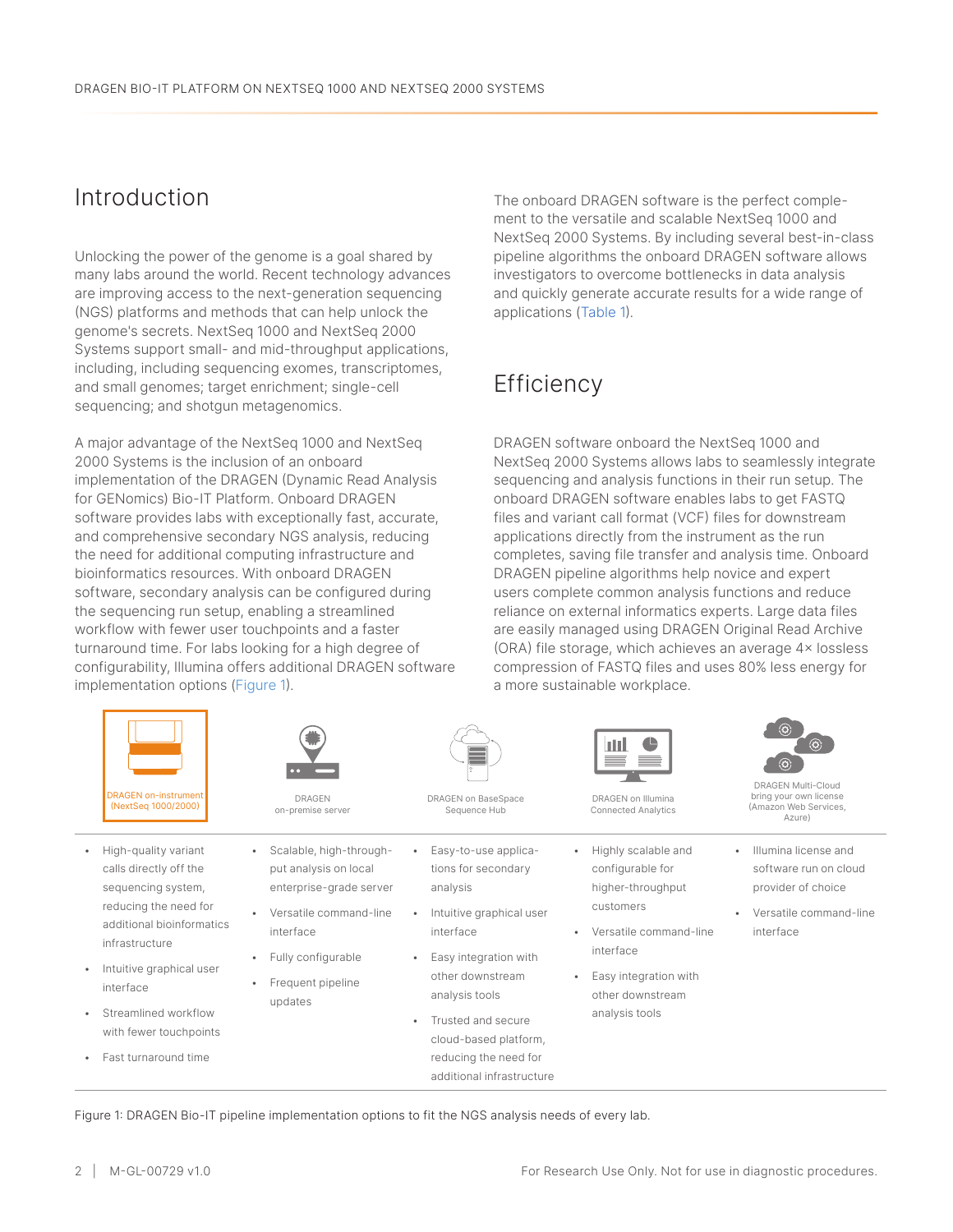| Application <sup>a</sup>                                                                                                                                    | Description                                                                                                                                                                                                                 |  |  |  |
|-------------------------------------------------------------------------------------------------------------------------------------------------------------|-----------------------------------------------------------------------------------------------------------------------------------------------------------------------------------------------------------------------------|--|--|--|
| <b>BCL</b> conversion                                                                                                                                       | Converts BCL files produced by Illumina sequencing systems to FASTQ files                                                                                                                                                   |  |  |  |
| <b>DRAGEN ORA</b><br>compression                                                                                                                            | Produces lossless, reference-based compression of FASTQ files                                                                                                                                                               |  |  |  |
| <b>DRAGEN FASTQ +</b><br>MultiQC                                                                                                                            | Performs hardware-accelerated FastQC metrics with no additional run time                                                                                                                                                    |  |  |  |
| Whole genome                                                                                                                                                | Performs human genome mapping, alignment, and small variant calling. Germline only                                                                                                                                          |  |  |  |
| Enrichment<br>(including exome)                                                                                                                             | Performs small variant calling in germline samples, or low-frequency, variant calling in somatic samples                                                                                                                    |  |  |  |
| DNA amplicon                                                                                                                                                | Analyzes genetic variation in specific genomic regions. Uses the DRAGEN DNA pipeline with additional step to soft-clip<br>primers and rewrite alignments, ensuring that primer sequences do not contribute to variant calls |  |  |  |
| <b>RNA</b>                                                                                                                                                  | Offers an RNA-Seg (splice-aware) aligner with optional rRNA filtering during alignment, reducing run time and file size                                                                                                     |  |  |  |
| Single-cell RNA                                                                                                                                             | Processes a wide range of single-cell RNA-Seg data sets from reads to cell-by-gene expression matrices                                                                                                                      |  |  |  |
| Differential<br>expression                                                                                                                                  | Runs the DESeq2 algorithm on RNA quantification data produced by DRAGEN RNA pipeline. Outputs genes and<br>transcripts that are differentially expressed between two sample groups                                          |  |  |  |
| NanoString GeoMx<br><b>NGS</b>                                                                                                                              | Streamlines analysis for customers using both GeoMx NGS and Illumina instruments for spatial genomics workflows                                                                                                             |  |  |  |
| Methylation                                                                                                                                                 | Handles bisulfite and tet-assisted pyridine sequencing (TAPS) methylation data                                                                                                                                              |  |  |  |
| a. Additional application pipelines are available on BaseSpace Sequence Hub, Illumina Connected Analytics, DRAGEN Multi-Cloud, and DRAGEN on-premise server |                                                                                                                                                                                                                             |  |  |  |

#### <span id="page-2-0"></span>Table 1: DRAGEN software applications onboard NextSeq 1000 and NextSeq 2000 Systems

#### Accuracy

DRAGEN analysis pipelines generate exceptionally accurate results. In the 2020 Precision FDA Truth Challenge V2 (PrecisionFDA V2), DRAGEN v3.7 won most accurate results for All Benchmark Regions and Difficult to Map regions for Illumina sequencing data. Further innovations in Graph Genomes and Illumina Machine Learning with DRAGEN v3.10 set a new standard for data accuracy across all sequencing technologies in All Benchmark Regions data set, achieving a 99.83% F1 score, (a calculation of true positive and true negative results as a proportion of total results) ([Figure 2](#page-3-0)). DRAGEN 3.10, Graph, and Illumina Machine Learning also received the top F1 score for most accurate calling compared to all PrecisionFDA V2 submissions in the major histocompatibility complex (MHC) region.<sup>[1](#page-5-0),[2](#page-5-1)</sup>

The exceptionally efficient DRAGEN Bio-IT Platform achieves rapid analysis times through use of fieldprogrammable gate array (FPGA) technology. The integrated FPGA card, unique to NextSeq 1000 and NextSeq 2000 Systems, allows for hardware-accelerated secondary analysis informatics pipelines for a range of applications. These DRAGEN pipelines are continually improved and additional pipelines are released to deliver the best possible functionality, accuracy, and speed. The platform is designed around the analysis needs of investigators, enabling them to spend less time and effort running production-level pipelines so they can focus more on results.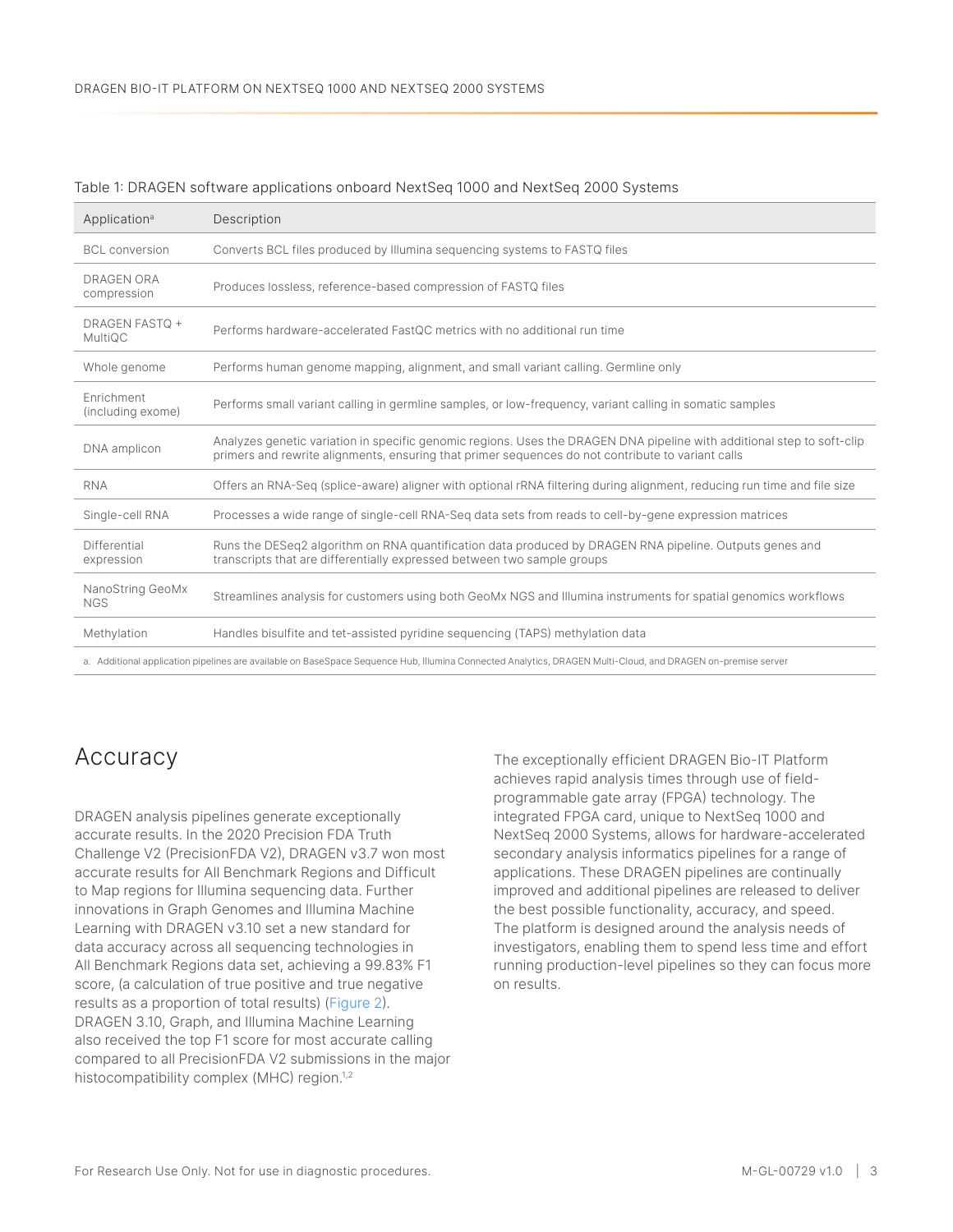

<span id="page-3-0"></span>Figure 2: Accuracy of small variant calling achieved with DRAGEN 3.10, Graph, and Machine Learning compared to the PrecisionFDA Truth Challenge v2 submissions in the All Benchmark Regions data set—The DRAGEN 3.10 + Graph + Machine Learning analysis method comes in first place tied with the top performing Pacific Biosciences read submission. DRAGEN 3.10 + Graph shows improvement over the DRAGEN 3.7 + Graph due to graph and reference/alt-contig handling improvements.

### Broad application selection

DRAGEN software onboard NextSeq 1000 and NextSeq 2000 Systems features versatile analysis pipelines and can create various output files at different stages of the workflow [\(Figure 3](#page-3-1)). The included selection of analysis pipelines supports a wide variety of analysis types types, including but not limited to single-cell, exome, and RNA analysis [\(Table](#page-2-0) 1).

#### Onboard DRAGEN Single-Cell RNA pipelines

The DRAGEN Single-Cell RNA pipelines are fast and scalable solutions that can process a range of single-cell RNA-Seq data sets with easy-to-use output formats, including cell-type clustering plots based on RNA expression activities ([Figure 4](#page-4-0)). Additionally, it features useful extensions for processing multiplexed data sets consisting of several samples (eg, using genotype demultiplexing or cell hashing) and counting the expression of cell-surface proteins. It also supports a range of input library prep types for compatibility with downstream analysis tools.

Onboard QC of single-cell expression libraries and the single-cell analysis pipeline are executed in less time compared to cloud-based solutions and without sacrificing accuracy. The single-cell pipeline goes from run setup to quantified expression per cell on the NextSeq 1000 and NextSeq 2000 Systems from a single touchpoint, reducing the need for additional computing resources.



<span id="page-3-1"></span>Figure 3: Onboard DRAGEN software on NextSeq 1000 and NextSeq 2000 Systems provides streamlined data processing workflow and secondary analysis—The integrated onboard DRAGEN software solution provides a highly efficient tool for producing the results in the formats labs require for downstream applications.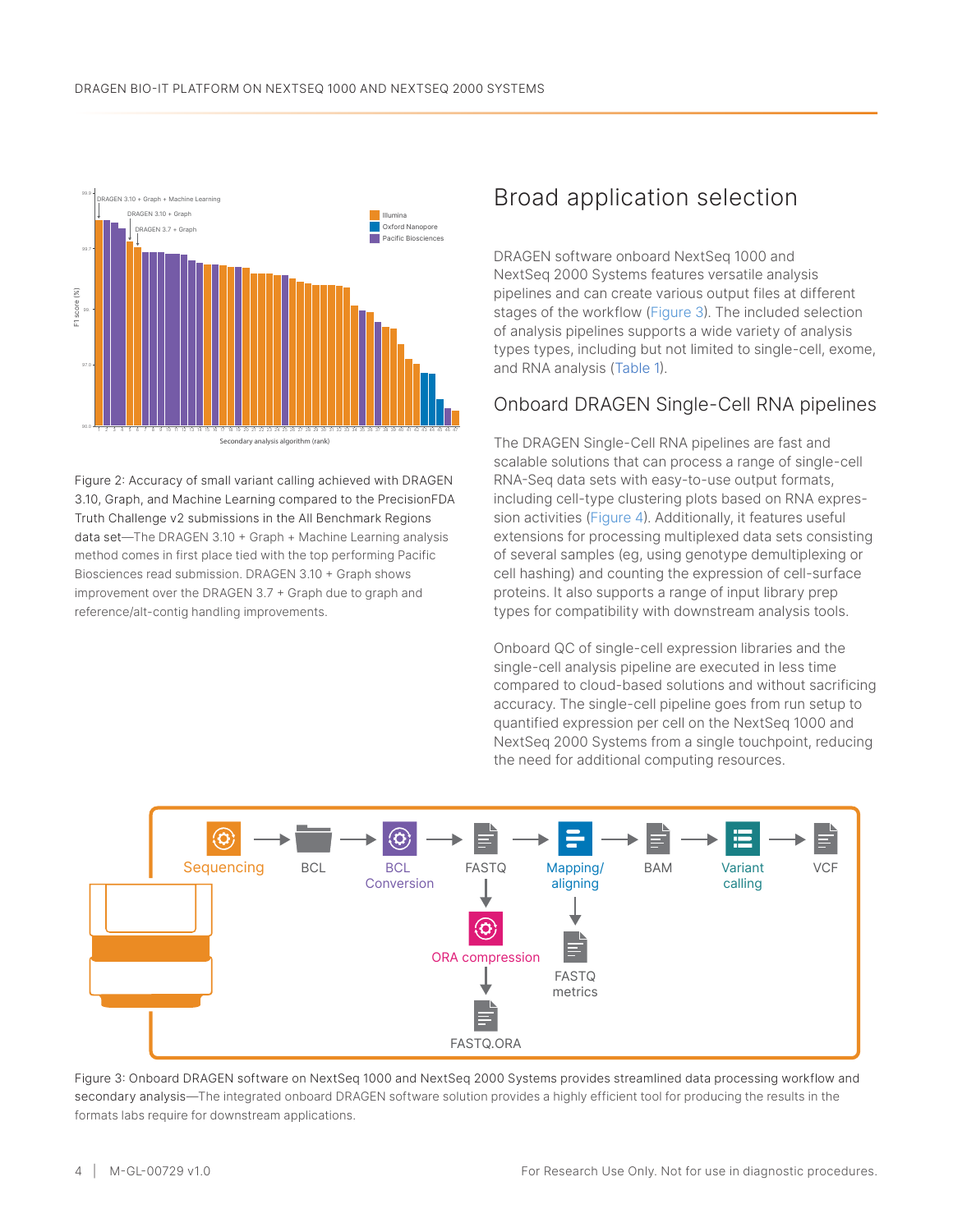

<span id="page-4-0"></span>Figure 4: Example cell-type clustering plot from DRAGEN Single Cell RNA pipeline—Uniform Manifold Approximation and Projection (UMAP) analysis allows visualization of individual cells by type or functional states based on complex, multidimensional expression profiles.[4](#page-5-2)

#### Onboard DRAGEN Enrichment pipeline

The onboard DRAGEN Enrichment pipeline provides rapid analysis, including advanced error model calibration for increased accuracy from enrichment and hybridizationbased exome panels, and metrics based on the input target. The software can be run in germline or somatic mode, performing germline small variant calling, or somatic (low frequency) variant calling. Copy number variation (CNV) calling and structural variant calling can be enabled in germline mode. The DRAGEN Enrichment pipeline is faster and more accurate than analysis with the Burrows-Wheeler Aligner (BWA) and Genome Analysis Toolkit (GATK) variant caller, particularly in calling indels ([Table 2](#page-4-1), [Figure 5](#page-4-2)). A flow cell on the NextSeq 1000 and NextSeq 2000 Systems can typically be processed in less than two hours.



<span id="page-4-2"></span>Figure 5: Average run time per sample for the DRAGEN Enrichment pipeline and the BWA Enrichment application on BaseSpace™ Sequence Hub—Germline enrichment analysis of 24 NGS replicates shows faster per sample analysis times for the DRAGEN Enrichment pipeline than the similar analysis using BWA enrichment followed by variant calls with the GATK variant caller.

#### Onboard DRAGEN RNA pipeline

The onboard DRAGEN RNA pipeline performs secondary analysis of RNA transcripts. The RNA pipeline offers multiple operating modes, including reference-only alignment and annotation-assisted alignment with gene fusion detection. An optional ribosomal RNA (rRNA) filter can be enabled to reduce analysis run time and file size. The gene fusion module leverages the DRAGEN RNA spliced aligner to perform split-read analysis on supplementary (chimeric) alignments in order to detect potential breakpoints, while adding minimal processing time to the overall analysis. Gene fusion detection, transcript quantification, and variant calling can all be enabled using the onboard DRAGEN software features.

#### <span id="page-4-1"></span>Table 2: DRAGEN Enrichment pipeline and BWA/GATK enrichment accuracy results

|                            | SNV           |            |       | Indel         |            |       |
|----------------------------|---------------|------------|-------|---------------|------------|-------|
|                            | Precision (%) | Recall (%) | F1    | Precision (%) | Recall (%) | F1    |
| <b>DRAGEN Enrichment</b>   | 99.7          | 94.64      | 97.11 | 96.54         | 83.83      | 89.74 |
| <b>BWA/GATK Enrichment</b> | 99.82         | 92.77      | 96.17 | 96.71         | 71.32      | 82.1  |